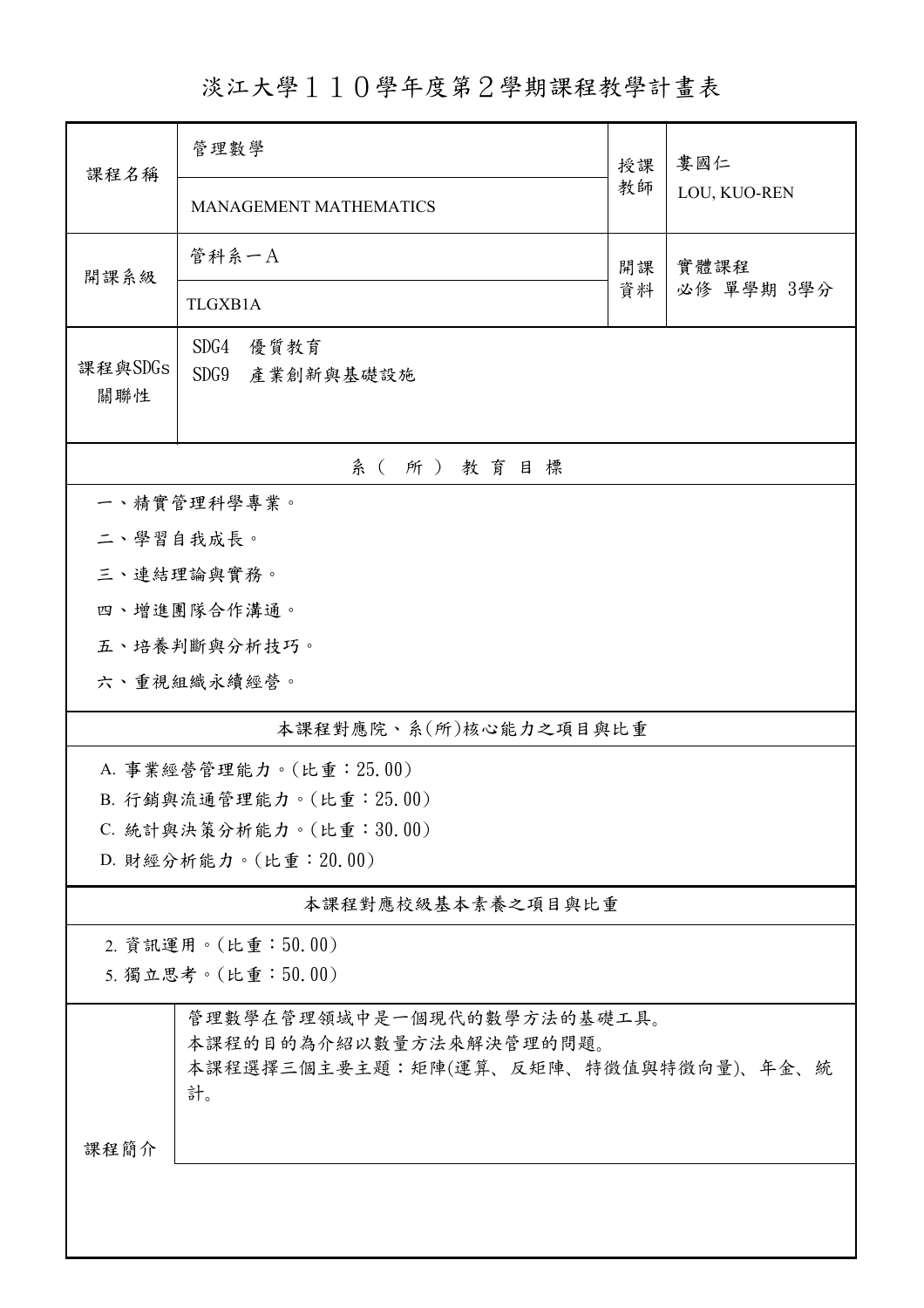|                                                                         | Management Mathematics is a fundamental tool of modern |  |
|-------------------------------------------------------------------------|--------------------------------------------------------|--|
|                                                                         | mathematical approaches in management field.           |  |
|                                                                         | The goal of this course is to introduce management     |  |
|                                                                         | problems solved by quantitative methods.               |  |
|                                                                         | We choose the following main topics of this course:    |  |
|                                                                         | Matrices, Annuity and Statistics                       |  |
| 本課程教學目標與認知、情意、技能目標之對應                                                   |                                                        |  |
| 將課程教學目標分別對應「認知(Cognitive)」、「情意(Affective)」與「技能(Psychomotor)」<br>的各目標類型。 |                                                        |  |

一、認知(Cognitive):著重在該科目的事實、概念、程序、後設認知等各類知識之學習。

二、情意(Affective):著重在該科目的興趣、倫理、態度、信念、價值觀等之學習。

三、技能(Psychomotor):著重在該科目的肢體動作或技術操作之學習。

| 序<br>號         | 教學目標(中文)                                                                                                      |                                                                                                                                    |            | 教學目標(英文)                                                                                                                                                                                                                                                                                                                               |       |  |
|----------------|---------------------------------------------------------------------------------------------------------------|------------------------------------------------------------------------------------------------------------------------------------|------------|----------------------------------------------------------------------------------------------------------------------------------------------------------------------------------------------------------------------------------------------------------------------------------------------------------------------------------------|-------|--|
| 1              | 1.讓學生學習如何運算矩陣、行列 <br>式、反矩陣、解決特徵值以及特徵<br>向量的問題。<br>2.讓學生了解複利的重要性, 進而<br>學習如何運算年金等問題。<br>3.使學生對機率、統計先有基本概<br>况。 |                                                                                                                                    |            | 1. Let students learn how to operate matrices, how to<br>solve inverse<br>matrix, how to get the eigen-value and<br>eigen-vector.<br>2. Let students understand the importance of the<br>Compound Interest.<br>and then learn how to operate Annuity etc.<br>3. Let students have the basic concepts of probability<br>and statistics. |       |  |
|                |                                                                                                               |                                                                                                                                    |            | 教學目標之目標類型、核心能力、基本素養教學方法與評量方式                                                                                                                                                                                                                                                                                                           |       |  |
| 序號             | 目標類型                                                                                                          | 院、系 $(\kappa)$  <br>核心能力                                                                                                           | 校級<br>基本素養 | 教學方法                                                                                                                                                                                                                                                                                                                                   | 評量方式  |  |
| 1              | 認知                                                                                                            | <b>ABCD</b>                                                                                                                        | 25         | 講述                                                                                                                                                                                                                                                                                                                                     | 測驗、作業 |  |
|                | 授課進度表                                                                                                         |                                                                                                                                    |            |                                                                                                                                                                                                                                                                                                                                        |       |  |
| 週<br>次         | 日期起訖                                                                                                          |                                                                                                                                    |            | 內 容 (Subject/Topics)                                                                                                                                                                                                                                                                                                                   | 備註    |  |
| 1              | $111/02/21$ ~<br>111/02/25                                                                                    | Chapter1. Straight Lines and Linear Functions                                                                                      |            |                                                                                                                                                                                                                                                                                                                                        |       |  |
| $\overline{c}$ | $111/02/28$ ~<br>111/03/04                                                                                    | Chapter1. Straight Lines and Linear Functions                                                                                      |            |                                                                                                                                                                                                                                                                                                                                        |       |  |
| 3              | $111/03/07$ ~<br>111/03/11                                                                                    | Chapter2. Systems of Linear Equations and Matrices                                                                                 |            |                                                                                                                                                                                                                                                                                                                                        |       |  |
| 4              | $111/03/14$ ~<br>111/03/18                                                                                    | Chapter2. Systems of Linear Equations and Matrices                                                                                 |            |                                                                                                                                                                                                                                                                                                                                        |       |  |
| 5              | $111/03/21$ ~<br>111/03/25                                                                                    | Chapter2. Systems of Linear Equations and Matrices<br>與參考書中 Linear Algebra 重要的具體內容。例<br>如: Rank, Trace, Eigenvalue, Eigenvector 等。 |            |                                                                                                                                                                                                                                                                                                                                        |       |  |
| 6              | $111/03/28$ ~<br>111/04/01                                                                                    | Chapter <sub>5</sub> . Mathematics of Finance                                                                                      |            |                                                                                                                                                                                                                                                                                                                                        |       |  |
|                | $111/04/04$ ~<br>111/04/08                                                                                    | Chapter5. Mathematics of Finance 與參考書中"商用數<br>學"與本章相關之處加強其內容。例<br>如: Annuity. Amortization 等。                                      |            |                                                                                                                                                                                                                                                                                                                                        |       |  |